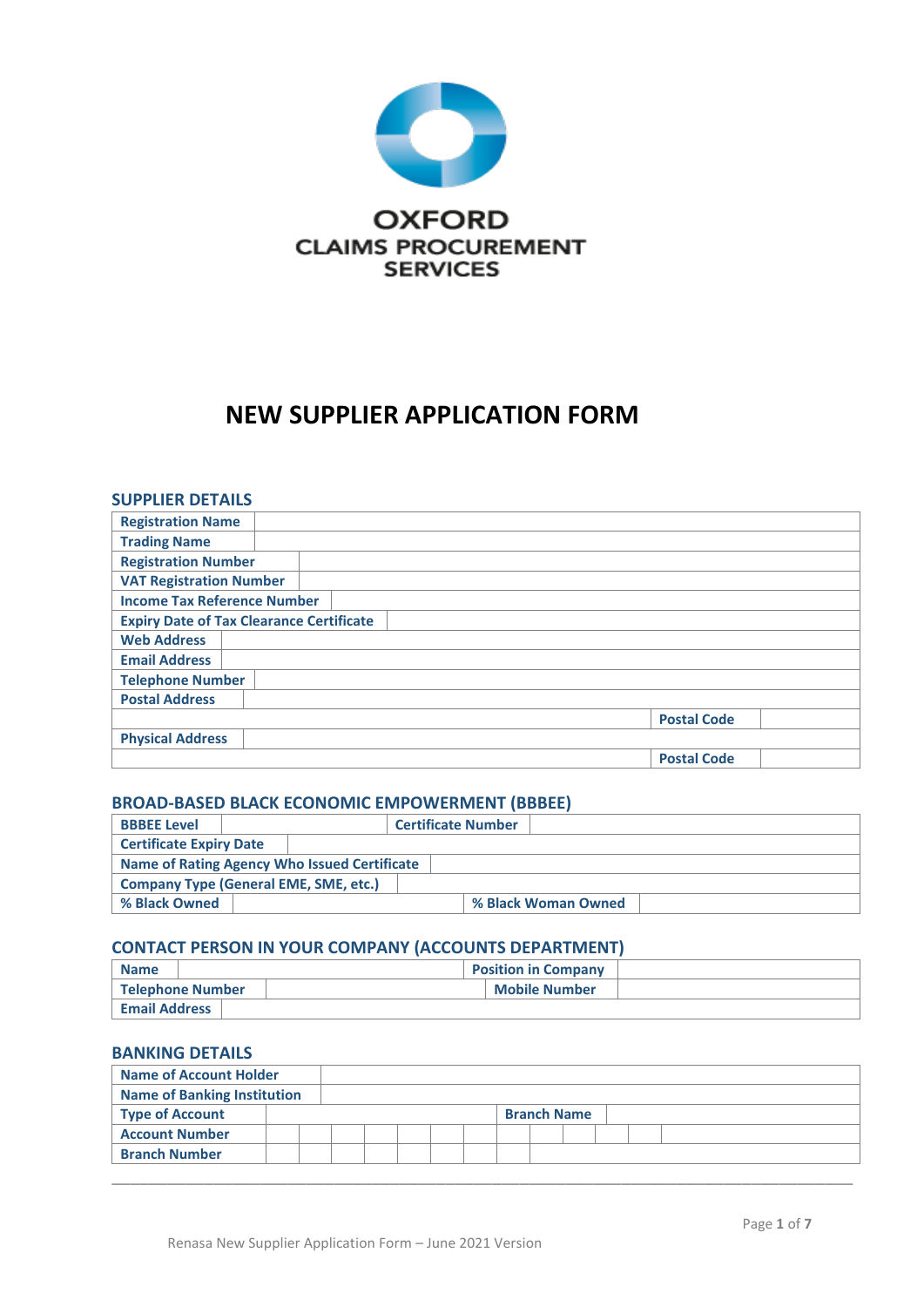# **FOR INTERNAL USE ONLY**

| <b>Supplier captured as:</b>                         |            |                          |           |                                           |            |           |
|------------------------------------------------------|------------|--------------------------|-----------|-------------------------------------------|------------|-----------|
| <b>Normal Supplier</b>                               |            | <b>Factored Supplier</b> |           | <b>New ROC Creditor Code Number</b>       |            |           |
| <b>Yes</b><br><b>No</b>                              | <b>Yes</b> | <b>No</b>                |           |                                           |            |           |
| <b>DOCUMENT CHECKLIST</b>                            |            |                          |           |                                           |            |           |
| *to be provided by the Applicant*                    |            |                          |           |                                           |            |           |
| <b>Document</b>                                      |            | <b>Yes</b>               | <b>No</b> | <b>Document</b>                           | <b>Yes</b> | <b>No</b> |
| <b>Company Registration Certificate</b>              |            |                          |           | <b>VAT Clearance Certificate</b>          |            |           |
| <b>Banking Letter Stamped by the Bank</b>            |            |                          |           | <b>TAX Clearance Certificate</b>          |            |           |
| (not older than 3 months)                            |            |                          |           |                                           |            |           |
| <b>Latest BBBEE Certificate</b>                      |            |                          |           | <b>Proof of Company Address</b>           |            |           |
|                                                      |            |                          |           | (not older than 3 months)                 |            |           |
| <b>Registration Documents to Statutory</b>           |            |                          |           | List of repair work expertise or area     |            |           |
| <b>Body Regulating Supplier's Industry (if</b>       |            |                          |           | of speciality                             |            |           |
| applicable)                                          |            |                          |           |                                           |            |           |
| <b>Business Plan:</b>                                |            |                          |           | List of staff and qualifications          |            |           |
| 1. insurance policies                                |            |                          |           |                                           |            |           |
| 2. Type of business                                  |            |                          |           |                                           |            |           |
| 3. business strategy                                 |            |                          |           |                                           |            |           |
| <b>Ownership structure:</b>                          |            |                          |           | <b>Financial system:</b>                  |            |           |
| 1. Shareholding;                                     |            |                          |           | 1. invoicing;                             |            |           |
| 2. membership                                        |            |                          |           | 2. maintain financial records             |            |           |
| Rental / Ownership:                                  |            |                          |           | <b>Geographical location:</b>             |            |           |
| 1. copy of rental agreement                          |            |                          |           | 1. location of workshop                   |            |           |
| 2. proof of ownership                                |            |                          |           | <b>Annual Turn - over</b>                 |            |           |
| <b>Summary of the Workshop:</b><br>1.tools of trade; |            |                          |           |                                           |            |           |
| 3. Occupational Health and Safety                    |            |                          |           |                                           |            |           |
| standard;                                            |            |                          |           |                                           |            |           |
| 4. Infrastructure                                    |            |                          |           |                                           |            |           |
| 5. Layout;                                           |            |                          |           |                                           |            |           |
| Last audited / financial statements                  |            |                          |           | <b>Company Resolution authorising the</b> |            |           |
|                                                      |            |                          |           | signatory of this application form to     |            |           |
|                                                      |            |                          |           | submit the application on behalf of       |            |           |
|                                                      |            |                          |           | the Applicant                             |            |           |
| <b>Overall customers service standards in</b>        |            |                          |           | <b>Costing structure in place</b>         |            |           |
| place:                                               |            |                          |           |                                           |            |           |
| 1. Complaints management                             |            |                          |           |                                           |            |           |
| 2. code of ethics                                    |            |                          |           |                                           |            |           |
| 3. customer satisfaction surveys;                    |            |                          |           |                                           |            |           |
| 4. communication standards in place:                 |            |                          |           |                                           |            |           |
| a. updates to clients on progress                    |            |                          |           |                                           |            |           |
| <b>Onsite Visit Criteria:</b>                        |            |                          |           |                                           |            |           |
| 1. cleanliness;                                      |            |                          |           |                                           |            |           |
| 2. Marked signage;<br>3. equipment;                  |            |                          |           |                                           |            |           |
| 4. location;                                         |            |                          |           |                                           |            |           |
| 5. repairer space and layout;                        |            |                          |           |                                           |            |           |
| 6. reception area;                                   |            |                          |           |                                           |            |           |
|                                                      |            |                          |           |                                           |            |           |
|                                                      |            |                          |           |                                           |            |           |
|                                                      |            |                          |           |                                           |            |           |

**\* Please ensure that supporting documents are attached. If no supporting documents are attached, the change will not be affected. Application and all supporting documents to be sent to [Monique@claimssupport.co.za](mailto:Monique@claimssupport.co.za)**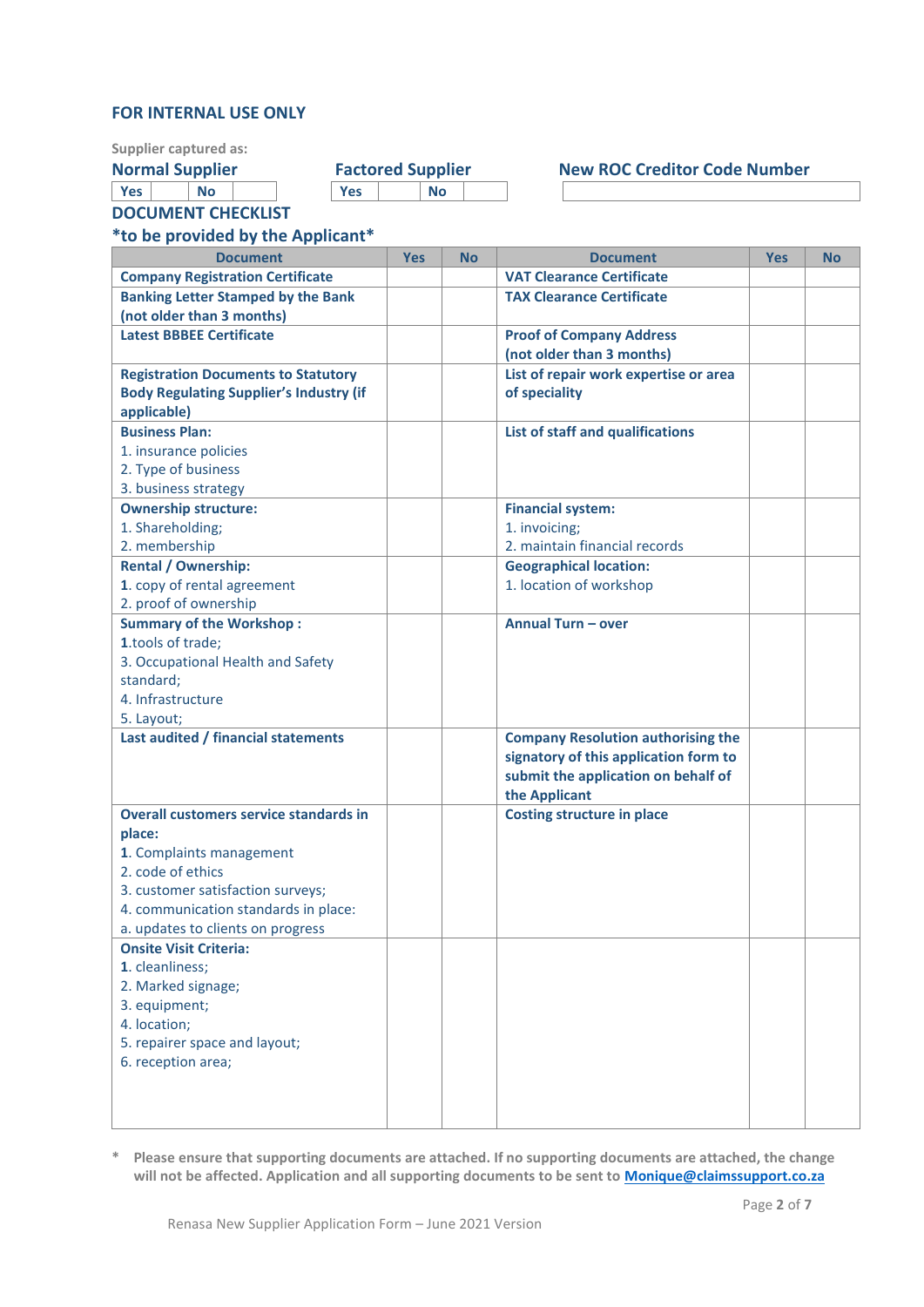# **SELECTION CRITERIA:**

OCPS is an outsource partner of Renasa Insurance Company Limited ("Renasa"), who has been authorised to procure and approve repairers on Renasa's behalf.

The below sections are the considering factors on whether to approve your application to be on the Renasa panel of repairers. The purpose of the pre-vetting process is to ensure that you the applicant have the operational and governance standards in place in order to be selected as a repairer for Renasa.

The selection criteria has been put in place:

- 1. in order provide for a fair opportunity for all repairers to be considered for Renasa's panel of repairers;
- 2. to identify the need for repairers and its expertise that may be required in a geographic location; and a
- 3. requirement for additional repairers to be appointed to the panel.

The following information will be used in assessing your application:

- 1. the documentation that has been submitted in the checklist block above;
- 2. The outcome of an onsite inspection;
- 3. historical business relationship;
- 4. Complaints;
- 5. pending investigations;
- 6. expertise;
- 7. geographical location;
- 8. expertise and/or type of repair work;
- 9. transformation;
- 10. adherence to industry standards;
- 11. confirmation of bank account vetting

# **OUTCOME:**

- 1. Renasa and/or its outsource partner, Oxford Claims Procurement Services (Pty) Ltd will inform you of the outcome of your application.
- 2. in the event that your application is rejected, the reasons will be provided to you within 10 working days from receiving your application.
- 3. We will keep your information on our database and notify you of any new opportunities that may arise.

# **Declaration**

The undersigned, who warrants that he/she is duly authorised to do so on behalf of the company: –

- 1) Confirms that the information provided are accurate, correct and true;
- 2) Read and understood the Privacy Statement of Oxford Claims Procurement Services that is attached to this form;
- 3) Confirms that no partner or member or person who exercise control within the company has been convicted of fraud or corruption in the past 5 years;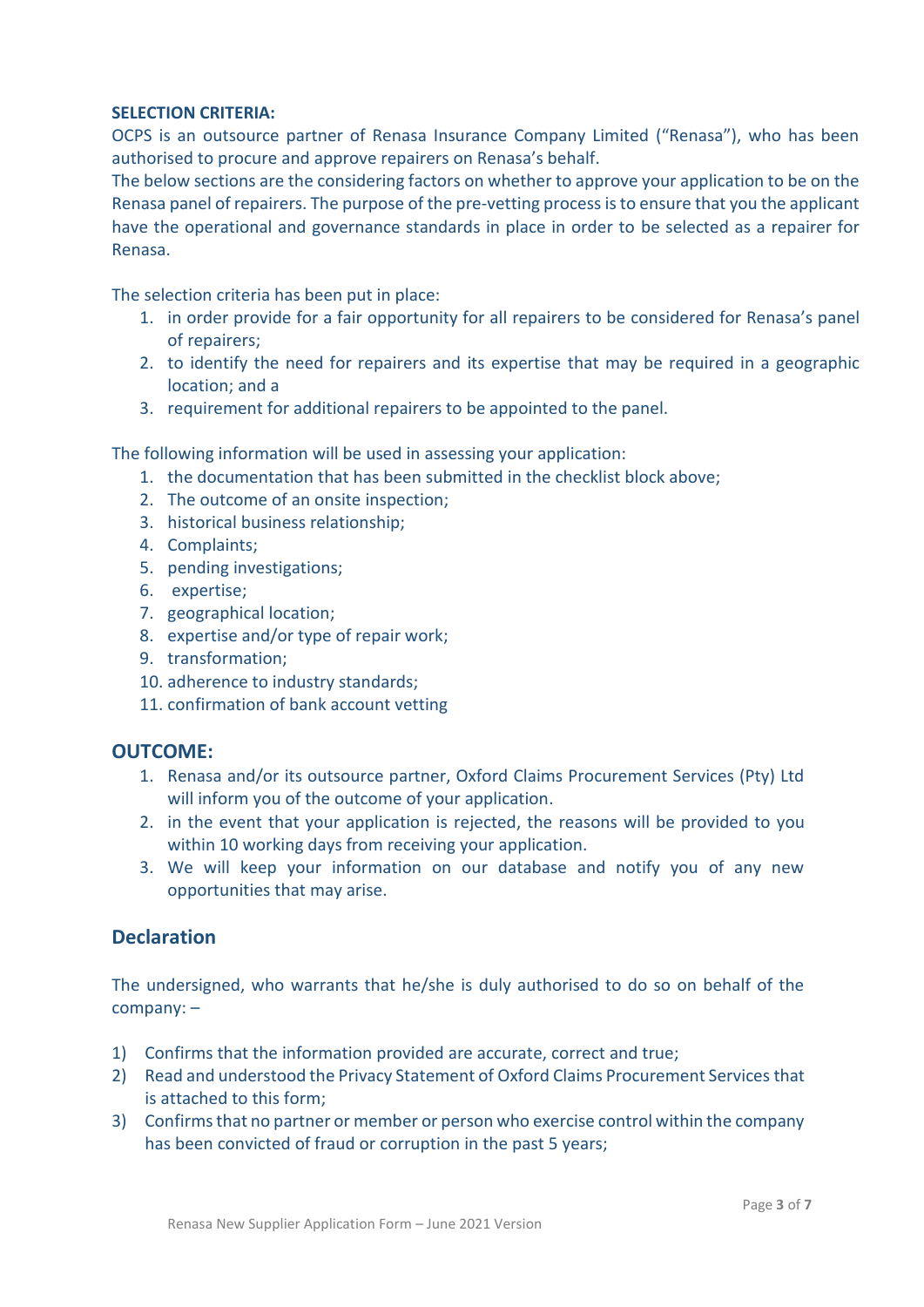4) Confirms that no partner or member or person who exercise control within the company has a personal or other relationship, with any employee of Renasa Insurance Company Limited ("Renasa") or Concourse Holdings and its subsidiaries (please visit [www.concourseholdings.co.za](http://www.concourseholdings.co.za/) for the company structure) or a broker of Renasa. If they have, this should be declared in writing and attached to this application. The declaration should indicate the name and surname of the employee of Renasa or Concourse or a broker of Renasa, the name and surname of the undersigned's company, and the nature of the relationship.

| <b>Name and Surname</b> | <b>Position</b> |
|-------------------------|-----------------|
| <b>Signature</b><br>*   | <b>Date</b>     |

\*Duly authorised signatory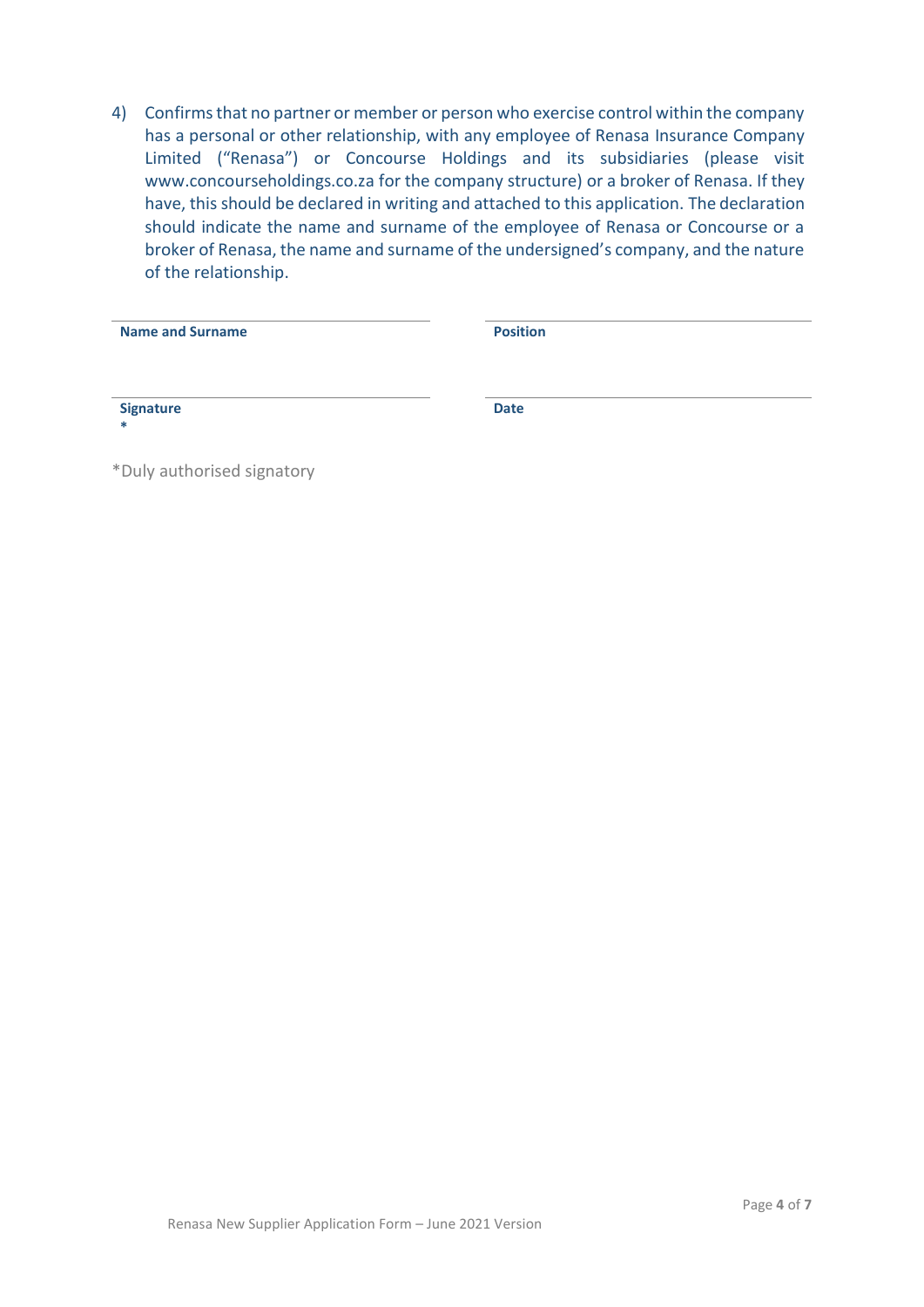## **PRIVACY STATEMENT**

### **OXFORD CLAIMS PROCUREMENT SERVICES PROPRIETARY LIMITED PRIVACY STATEMENT**

Oxford Claims Procurement Services Proprietary Limited ("OCPS") hereby notifies you of its policy for processing personal information in terms of the Protection of Personal Information Act, 2013 ("POPI"). OCPS is an outsource partner of Renasa Insurance Company Limited ("Renasa"). Renasa has outsourced its procurement and approval of repairers for Renasa's preferred list. Your right to privacy is important to us and we are committed to safeguarding and processing your personal information in a lawful manner.

#### **2.1 Personal Information**

*Personal information is any information that can be used to reveal a person's identity. Personal information relates to an identifiable, living, natural person, and where applicable, an identifiable, existing juristic person (such as a company), including, but not limited to information concerning: race, gender, sex, pregnancy, marital status, national or ethnic origin, colour, sexual orientation, age, physical or mental health, disability, religion, conscience, belief, culture, language and birth of a person; information relating to the education or the medical, financial, criminal or employment history of the person; any identifying number, symbol, email address, physical address, telephone number, location information, online identifier or other particular assignment to the person; the biometric information of the person; the personal opinions, views or preferences of the person; correspondence sent by the person that is implicitly or explicitly of a private or confidential nature or further correspondence that would reveal the contents of the original correspondence; the views or opinions of another individual about the person; the name of the person if it appears with other personal information relating to the person or if the disclosure of the name itself would reveal information about the person.*

#### **2.2 Processing**

*The act of processing information includes any activity or any set of operations, whether or not by automatic means, concerning personal information and includes: the collection, receipt, recording, organisation, collation, storage, updating or modification, retrieval, alteration, consultation or use; dissemination by means of transmission, distribution or making available in any other form; or merging, linking, as well as any restriction, degradation, erasure or destruction of information.*

**2.3 Responsible party:** Oxford Claims Procurement Services Proprietary Limited, its head office situated at

#### **2.4 Information Officer:**

 $\_$ 

| <b>Our Information Officer's Contact Details</b> |  |  |  |  |  |  |
|--------------------------------------------------|--|--|--|--|--|--|
| Name                                             |  |  |  |  |  |  |
| Contact<br>Number                                |  |  |  |  |  |  |
| Email                                            |  |  |  |  |  |  |

#### **2.5 Purpose for Processing your Information**

We process your personal information for the purpose of:

- a) evaluating you application to be an approved repairer on Renasa's panel of repairers;
- b) conducting credit reference searches;
- c) conducting criminal checks;
- d) conducting background checks on any pending investigations, albeit criminal or civil in any forum;
- e) confirming, verifying and updating your personal information details;
- f) confirming the existence of a bank account;
- g) managing and administering claims;
- h) compliance with a legal or statutory requirements or industry bodies that apply to Renasa and/or OCPS;<br>i) fraud detection and prevention:
- fraud detection and prevention;
- j) market research;
- k) confirming compliance with SARS requirements;
- l) confirming your solvency status;<br>m) monitoring compliance with cont
- monitoring compliance with contractual obligations;
- n) confirming operational skill and ability and personal character details; and
- o) confirming your B-BBEE status.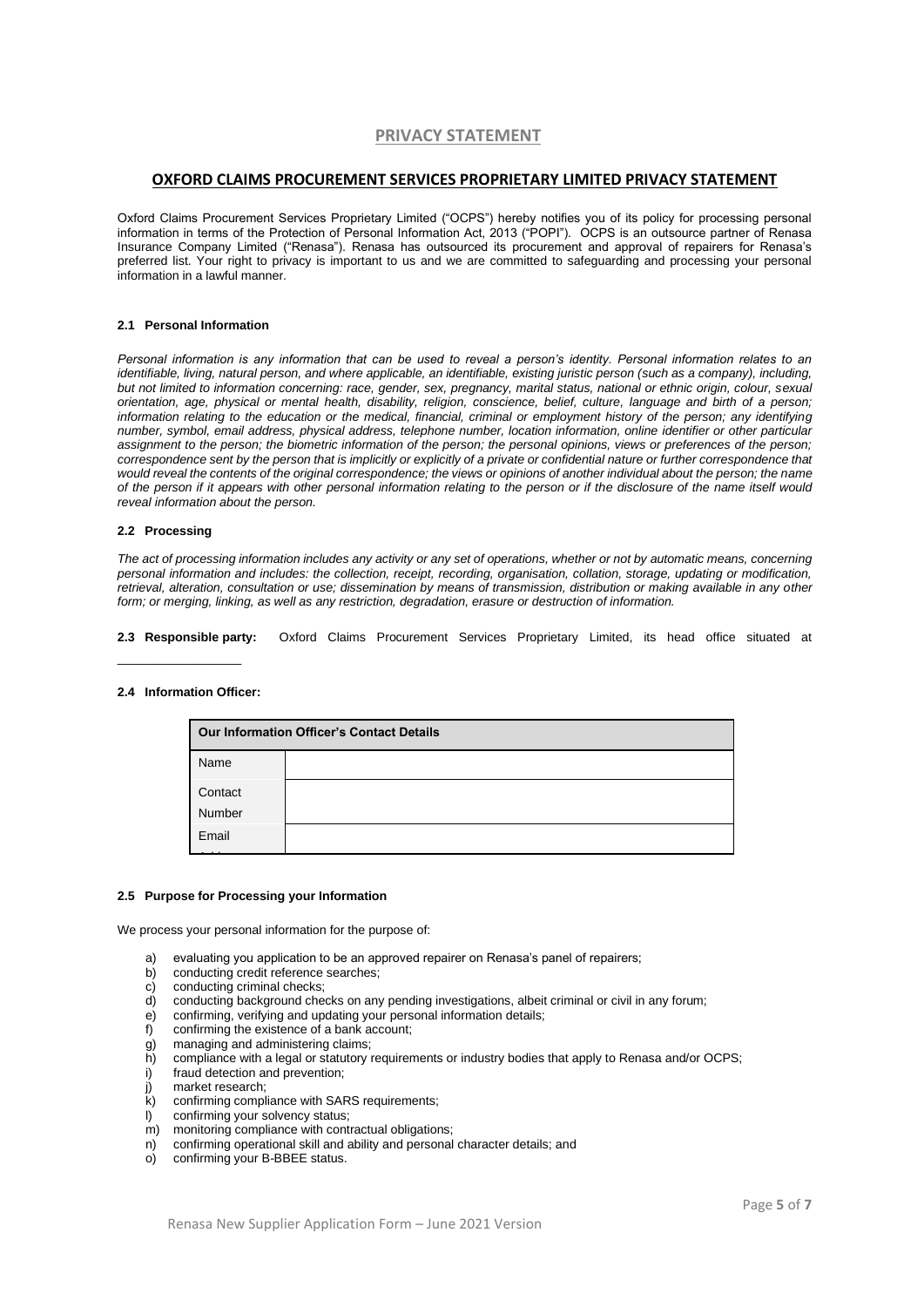#### **Type of information processed:**

The personal information may be collected by OCPS from you directly, and/or through verification agencies service providers, outsource partners, and consultants and other third parties.

The following personal information may be processed by OCPS in terms of the information that has been supplied by the repairer:

Business plans, names and surnames, identity numbers, physical and postal address, contract details of Directors, members, employees, auditors with practise numbers, company number ,shareholding details, business profile of company. CIPC print outs, SARS compliance, expenditure, banking details, remuneration breakdown, financial soundness declarations, management and financial accounts, annual financial statements, membership details, criminal and/or credit history, qualifications, B-BBEE status.

#### **Recipients:**

The following persons may be recipients of the personal information that is being processed by OCPS *a) Staff members of OCPS;*

The following persons are third parties who OCPS may share your personal information in order to give effect to the purpose: *a) Renasa departments including but not limited to:*

- *forensics;*
	- *legal;*
	- *claims;*
	- *internal audit;*
	- *finance;*
	- *Business development,*
- *b) Statutory bodies;*
- *c) intermediaries and/or Underwriting Managers of Renasa;*
- *d) 3rd party compliance officer / consultant;*
- *e) Industry bodies;*
- *f) Service providers;*
- *g) Professional advisers;*
- *h) verification agencies; and*
- *i) other insurers.*

# **Sharing personal information with 3rd parties and recipients:**

OCPS may share personal information with recipients and third parties in order to give effect to the purpose stated above.

The recipients and third parties must take precautions to ensure that as the recipients of your personal information they will treat your personal information confidentially and with the required security measures and protocols.

Personal information may be hosted on servers and processed by recipients and third parties, which may be located outside of South Africa.

An approved repairers name and contact details are also published on a Renasa and/or an OCPS website.

The personal information that we are processing is required in order to enable OCPS to give effect to the purpose stated herein. The failure to furnish the requested personal information may result in your application as a preferred supplier not being considered, terminated or declined, or no service provider agreements and/or outsource agreements being concluded.

### **2.8 Right to Access**

A data subject can request access to the personal information that OCPS holds about them at any time and if you think that we have outdated information, please request us to update or correct it. Please contact OCPS Information officer.

#### **2.9 Right to Rectify:**